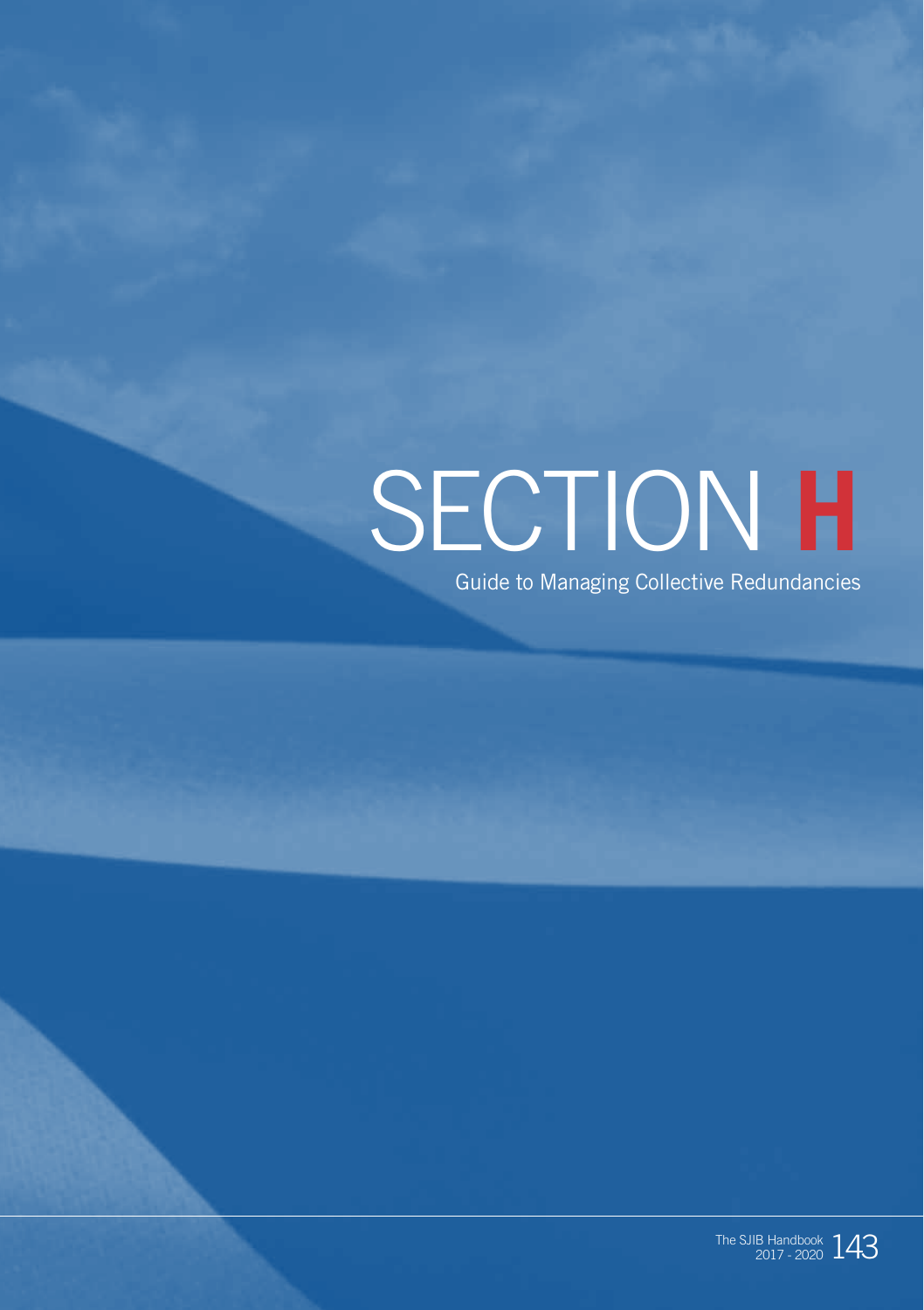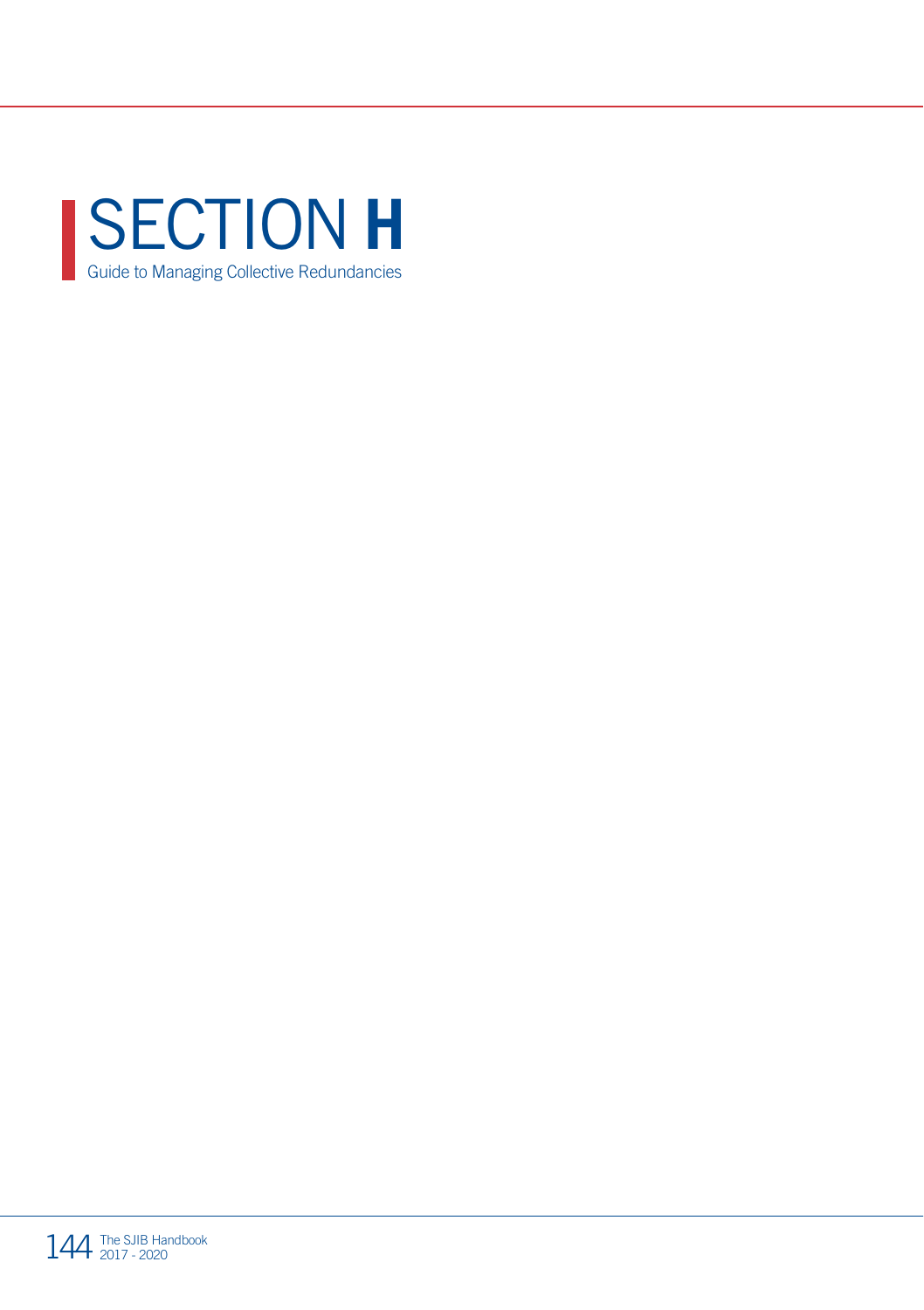| H <sub>1</sub>  |                                                     |  |
|-----------------|-----------------------------------------------------|--|
| H <sub>2</sub>  | Requirement to Notify Government ---- 146           |  |
| Н3              | Redundancy Payments ------------------- 146         |  |
| <b>H4</b>       | Definition of a Week's Pay ---------------- 147     |  |
| <b>H5</b>       | Difficulty in Employers Making                      |  |
|                 | Redundancy Payments ------------------ 147          |  |
| H <sub>6</sub>  | Collective Redundancies ------------------ 148      |  |
| Н7              | Consultation ---------------------------------- 148 |  |
| H <sub>8</sub>  | Definition of Establishment --------------- 148     |  |
| H <sub>9</sub>  | Information Disclosure --------------------- 149    |  |
| H <sub>10</sub> | Rights of Redress - Protective Awards - 149         |  |
| H <sub>11</sub> | Rights of Redress - Unfair Dismissal --- 149        |  |
| H <sub>12</sub> | Conducting Consultation ------------------ 150      |  |
| H <sub>13</sub> | Suitable Alternative Employment                     |  |
|                 | in the Company ------------------------------ 150   |  |
| H <sub>14</sub> | Time Off to Look for New Work                       |  |
|                 |                                                     |  |
| H <sub>15</sub> | Individual Consultation -------------------- 151    |  |
| H <sub>16</sub> | <b>Identifying the Redundancy</b>                   |  |
|                 | Selection Pool -------------------------------- 151 |  |
| H17             | Selection Criteria ---------------------------- 151 |  |
| <b>H18</b>      | Application of Selection Criteria --------- 152     |  |
| H <sub>19</sub> | Operative Selection -------------------------- 152  |  |
| <b>H20</b>      | Redundancy Notice ------------------------ 153      |  |
| H <sub>21</sub> |                                                     |  |

#### **APPENDIX H1** Redundancy Calculation Table ------------------ **154 APPENDIX H2** Redundancy Flowchart Collective and Individual Consultation – the Basic Principles -------------------------------- **155 APPENDIX H3** 'At Risk' Letter (Sample) -------------------------- **156 APPENDIX H4** Letter Inviting Operative to an Individual Consultation Meeting (Sample) ------------------ **157**

#### **APPENDIX H5**

| Letter Confirming Redundancy (Sample) ----- 158 |        |
|-------------------------------------------------|--------|
| <b>Confirmation of Entitlements</b>             | $-160$ |

#### **APPENDIX H6**

Invitation to Redundancy Appeal Meeting ---- **161**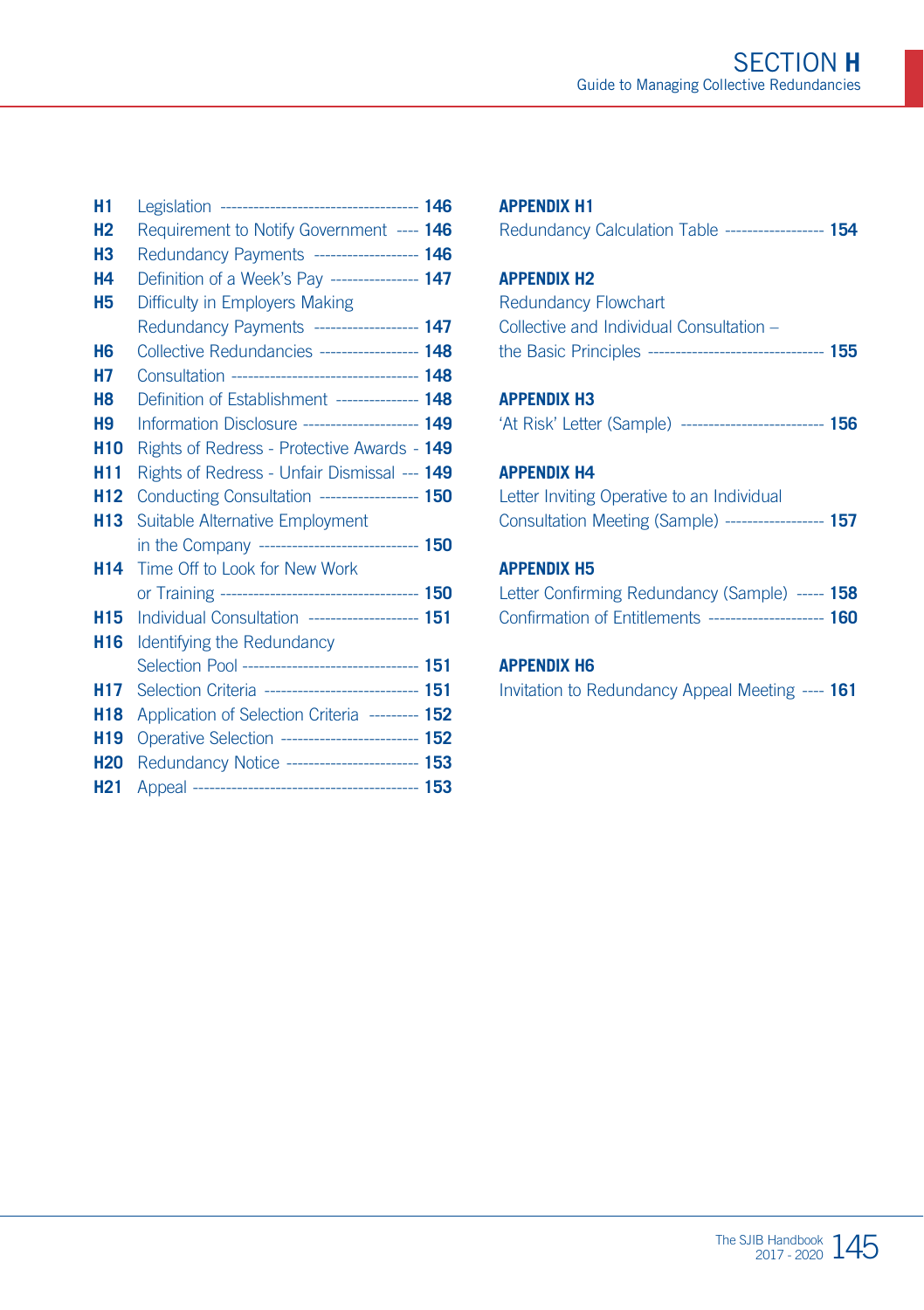#### H<sub>1</sub>. Legislation

- H1.1 The main legislation governing redundancy is:
	- (a) The Trade Union and Labour Relations (Consolidation) Act 1992.
	- (b) The Collective Redundancies and Transfer of Undertakings (Protection of Employment) Regulations 1995 (SI 1995/2587).
	- (c) The Employment Rights Act 1996.
	- (d) The Collective Redundancies and Transfer of Undertakings (Protection of Employment) Regulations 1999 (SI 1999/1925).
	- (e) The Collective Redundancies (Amendment) Regulations 2006.
	- (f) The Trade Union and Labour Relations (Consolidation) Act (Amendment) Regulations 2013.
- H1.2 The following information briefly explains the main provisions of the legislation. It is not intended to be a strictly legal interpretation.

### H2. Requirement to Notify Government

- H2.1 An employer intending to dismiss as redundant 20 or more employees in one establishment within a period of 90 days or less must notify the Department for Business, Innovation and Skills, of his proposal within the same minimum periods of notification as set out in Section H7.1 (a) & (b), before any employee is given their notice of termination. An employer may notify by letter or use form HR1, obtainable from any Redundancy Payments Office, Job Centre or Unemployment Benefit Office. A copy of the information supplied must also be given to the parties involved.
- H2.2 SJIB members should give written details of their redundancy proposals to The Secretary of the SJIB and the Union.

### H3. Redundancy Payments

- H3.1 A redundancy payment is due only to an Operative with at least two years continuous service with their employer. No redundancy payment is payable if an Operative leaves of his own accord, dies or is dismissed for reasons other than redundancy, e.g. inefficiency, unsuitability or for health reasons.
- H3.2 Employers are required to make redundancy payments, which are not taxable up to the current HMRC threshold.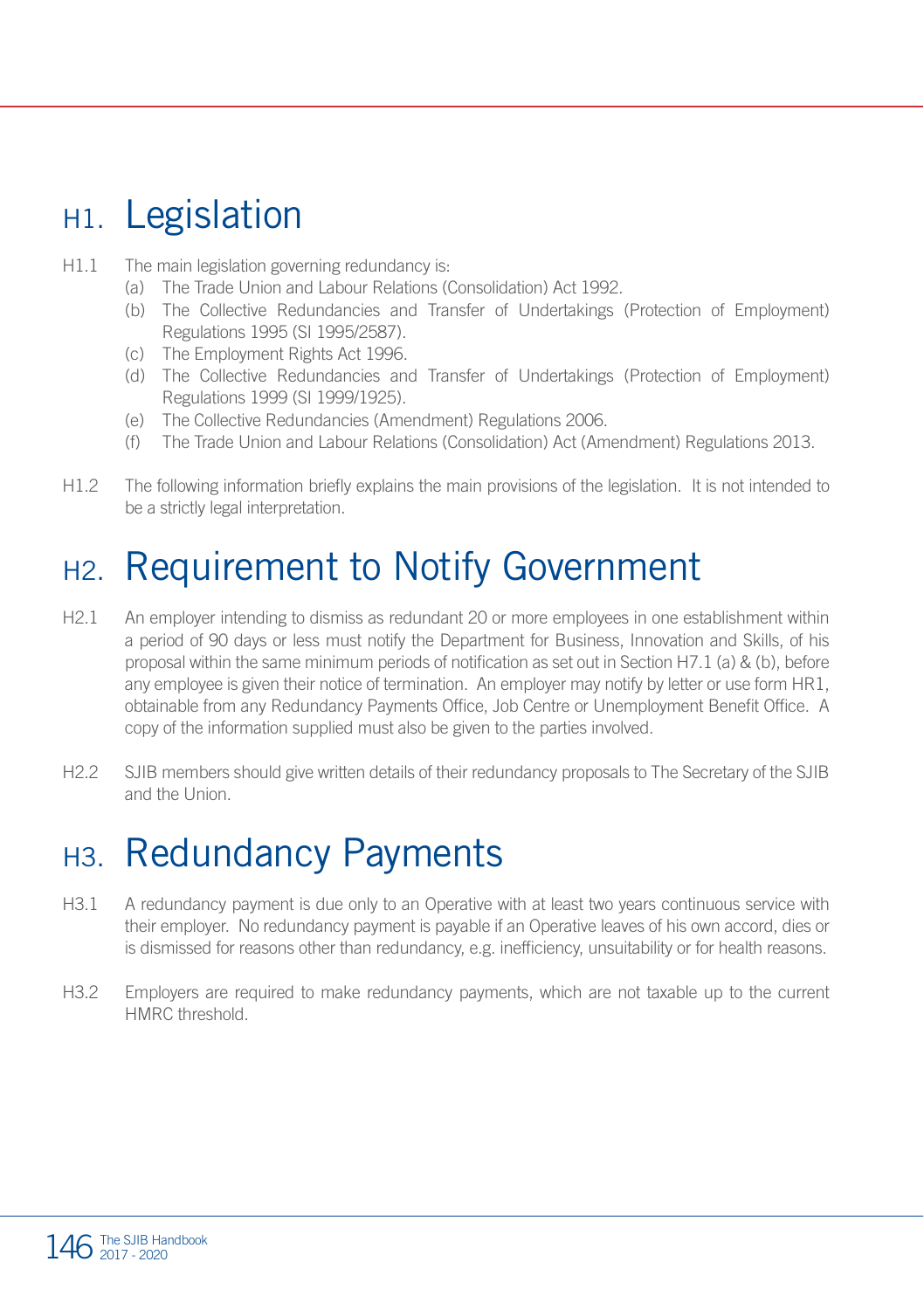- H3.3 For each complete year of service, up to a maximum of 20, Operatives are entitled to:
	- (a) For each full year of service under 22 years of age half a week's pay.
	- (b) For each full year of service at age 22 but under 41 one week's pay.
	- (c) For each full year of service at age 41 or over one and a half week's pay.
- H3.4 The Redundancy Calculation Table Appendix H1, will assist the parties in calculating the appropriate payment. Reckonable service is calculated by working backwards from the effective date of dismissal. Only complete years (12 calendar months) count.
- H3.5 The current statutory caps around redundancy pay and length of service can be found using this link: https://www.gov.uk/staff-redundant/redundancy-pay.

#### H4. Definition of a Week's Pay

H4.1 A week's pay is that which the Operative is entitled to under the terms of the contract at the calculation date. This is the date on which the employer gives the Operative the minimum notice to which he is legally entitled. If the pay varies (e.g. through piece work), the amount of the week's pay is averaged over the 12 weeks prior to the calculation date. There is a maximum limit on statutory redundancy payments. The figure is published each February by the Department for Business, Energy & Industrial Strategy http://www.gov.uk.

### H5. Difficulty in Employers Making Redundancy Payments

- H5.1 If an employer has cash-flow problems so serious that making a redundancy payment would damage the business, arrangements can be made by the Department for Business, Energy & Industrial Strategy (BEIS) to pay the Operative direct from the National Insurance Fund. The employer is expected to pay back the payment as soon as possible.
- H5.2 If the employer is insolvent, the payment is made by BEIS and the employer's share recovered from the assets of the business.
- H5.3 Operatives should apply for repayment to the insolvent employer's representative, liquidator, or trustee.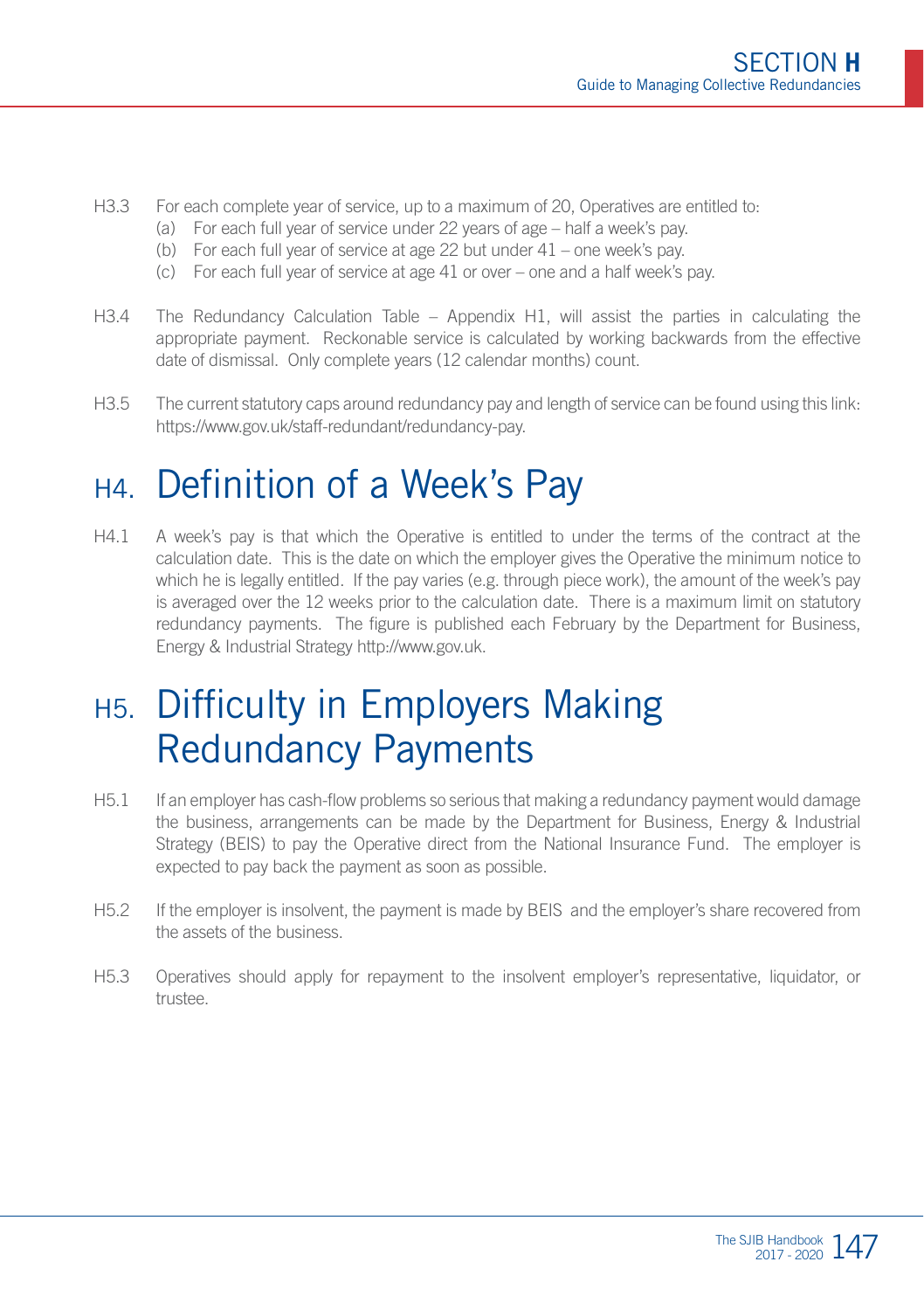### H6. Collective Redundancies

- H6.1 Redundancies commonly arise when an employer needs to:
	- (a) Close or move all or part of the business.
	- (b) Make cost savings due to a lost order or change in customer demand.
	- (c) Introduce new technology or reorganise the way the business is run.
- H6.2 In such circumstances, the law requires that, if the number of employees to be made redundant in one establishment is 20 or more, the employer must consult with the Union Regional Officer and/or Elected Shop Stewards.
- H6.3 If an employer proposes to make redundant fewer than 20 employees in one establishment, the employer is legally required to hold meaningful individual consultation with all affected employees (see Appendix H2 – Redundancy Flowchart).
- H6.4 SELECT has produced separate Guidance for employers entitled Handling Small Scale Redundancies which is aimed particularly at small and medium sized businesses that are considering making fewer than 20 employees redundant.

#### H7. Consultation

- H7.1 Consultation must begin:
	- (a) at least 30 days before the first dismissal takes effect if 20 to 99 employees are to be made redundant at one establishment over a period of 90 days or less
	- (b) at least 45 days before the first dismissal takes effect if 100 or more employees are to be made redundant at one establishment over a period of 90 days or less.
- H7.2 Consultation must be fair, that is the Union Regional Officer and/or Elected Shop Stewards should be met while the redundancy proposals are still at an early stage. They should be given enough information on the proposed redundancies, and time to digest it, before making an informed response. At the same time all employees should be made aware of the company's situation in writing and the possible implications for them. (see Appendix H3 - At Risk Letter).

### H8. Definition of Establishment

H8.1 For the purposes of consultation, establishment is defined as the entity to which the employees who are to be made redundant are assigned to carry out their duties.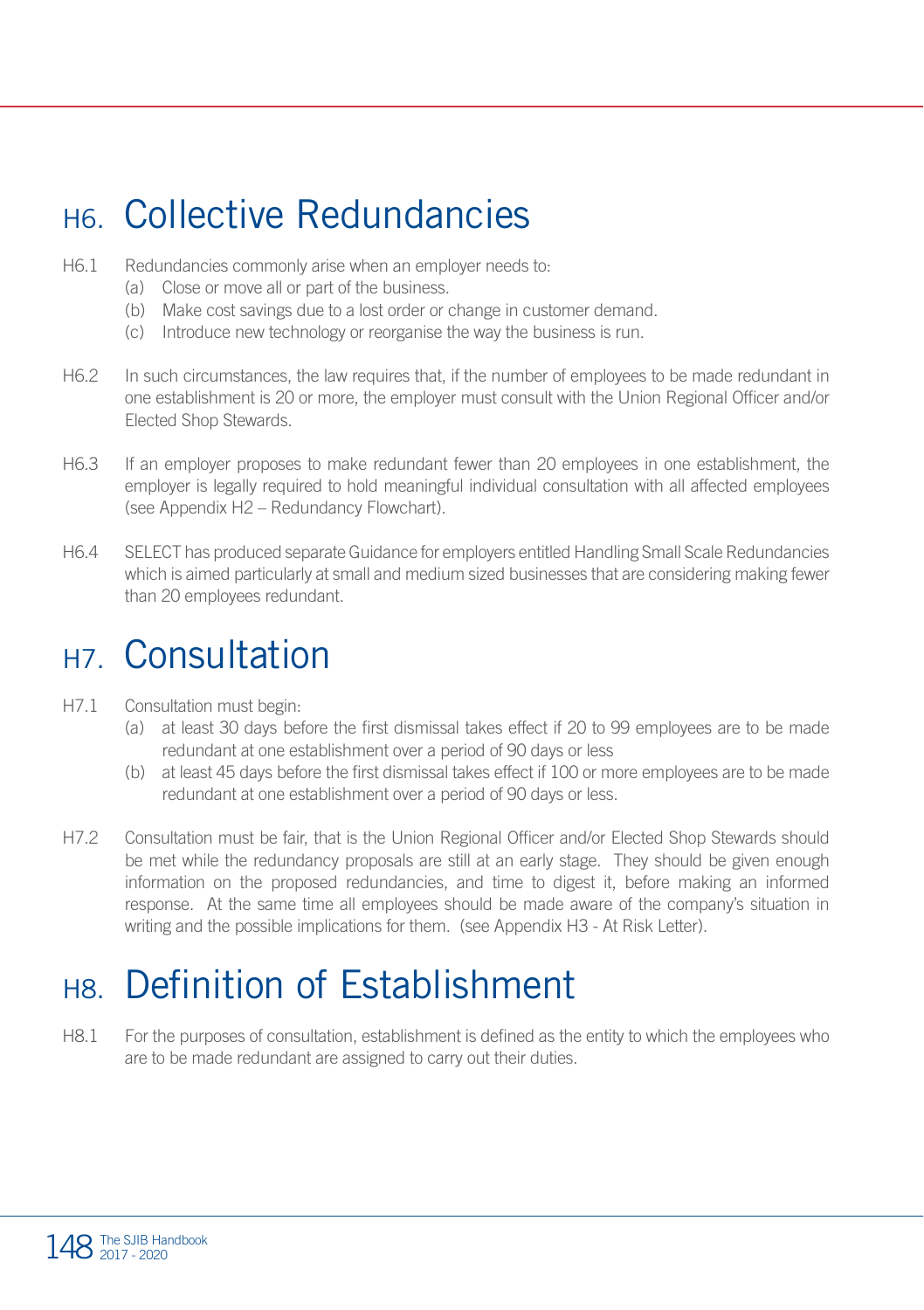#### H9. Information Disclosure

#### H9.1 The information to be disclosed should include:

- (a) The reasons for the proposed redundancies.
- (b) The numbers and descriptions of employees who may be dismissed as redundant.
- (c) The total number of employees of any description employed at the establishment in question.
- (d) The proposed method of selecting the employees who may be dismissed.
- (e) The proposed method of carrying out the dismissals, taking into account any agreed procedures, including the period over which the dismissals are to take effect.
- (f) The proposed method of calculating redundancy payments to be made to those who are dismissed.
- (g) With regard to agency workers, how many there are, where they are working and what type of work they are doing.

### H10. Rights of Redress - Protective Awards

- H10.1 If, where the proposals are to dismiss 20 or more employees in one establishment, an employer fails in any way to comply with the requirements to consult about proposed redundancies a complaint may be made to an Employment Tribunal within the specified time period.
- H10.2 A complaint may be made by either the Union, or any affected Operative who has been, or may be, dismissed.
- H10.3 Where a Tribunal finds a complaint well founded it may make a protective award relating to that group of employees. This entitles every employee who is made redundant within the group to be paid one week's pay for each week of the protected period. This period will be up to 90 days, beginning on the date on which the first of the dismissals to which the complaint relates was proposed to take effect, or the date after the award, whichever is earlier.
- H10.4 Where an Operative believes this situation applies to his particular circumstances, he should contact the Union prior to any protective award claim being lodged.

### H11.Rights of Redress - Unfair Dismissal

- H11.1 Operatives may also be able to make a complaint of unfair dismissal if they feel they have been unfairly selected for dismissal. For further information please refer to Section G (Resolving Issues at Work) of the SJIB Handbook – Appendix G7, SJIB Procedure for Handling and Resolving Disciplinary and Redundancy Dismissal Appeals.
- H11.2 Where an Operative believes this situation applies to his particular circumstances, he should contact the Union prior to any unfair dismissal claim being lodged.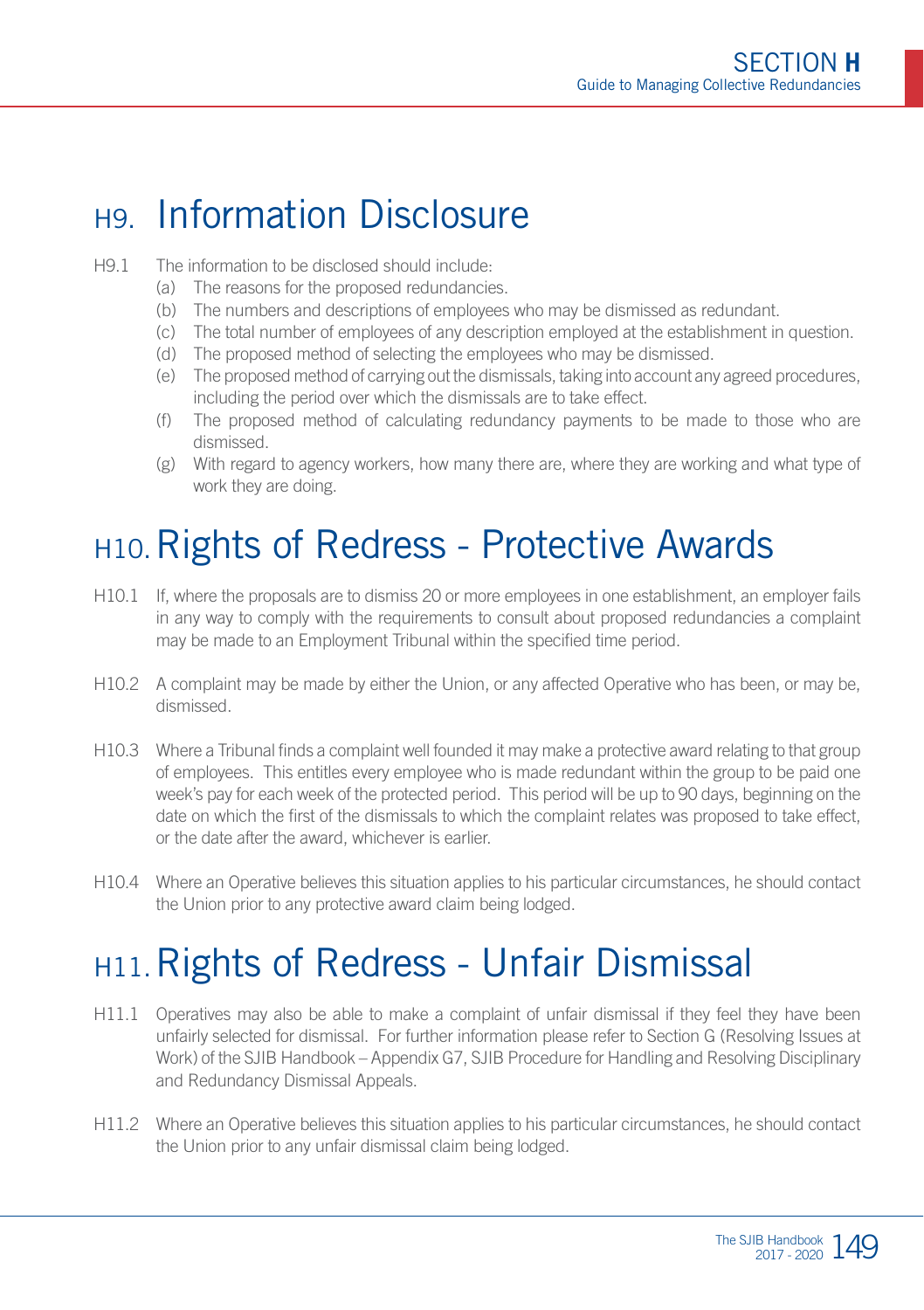### H12.Conducting Consultation

- H12.1 Consultation must include ways of:
	- (a) Avoiding dismissals.
	- (b) Reducing the number of employees to be dismissed.
	- (c) Mitigating the effects of dismissals.
- H12.2 Employers should, at all times, be mindful of the SJIB Code of Practice on Temporary Use of Labour – Only Sub-Contractors, which can be found in Section C.

### H13.Suitable Alternative Employment in the Company

- H13.1 Where an Operative is likely to be dismissed as redundant the employer should make every effort to find suitable alternative employment in the company. Operatives should be consulted to discuss any possible vacancies and, where suitable jobs exist, offers of alternative work should be made. It should be noted that where redundant Operatives refuse any reasonable offer of suitable alternative employment they may lose their right to redundancy pay.
- H13.2 When redundant Operatives take up alternative employment they are entitled to a statutory four week trial period in the new job. Where the new role necessitates training, this period may be extended by written agreement between both parties. The agreement must specify the date on which the trial or the extended training period is to end and the terms and conditions that apply thereafter. Should either the employer or Operative terminate employment during the trial or extended training period, the Operative will still be treated as redundant and the right to redundancy pay will be preserved. If the Operative works beyond the specified date of the four week or the extended training period, any redundancy entitlement will be lost because the Operative will be deemed to have accepted the new employment.

### H14.Time Off to Look for New Work or Training

- H14.1 Operatives who are under notice of redundancy and have been continuously employed for at least two years qualify for a statutory entitlement to a reasonable amount of paid time off to look for another job or to arrange training.
- H14.2 Employers are required to pay up to 40% of a week's pay during the entire notice period regardless of the amount of time off allowed. For example, an Operative who is contracted to work five days per week who takes four days off during their entire notice period would be entitled to be paid for two of these days. Operatives who contractually work less than five days per week should receive up to 40% of a week's pay.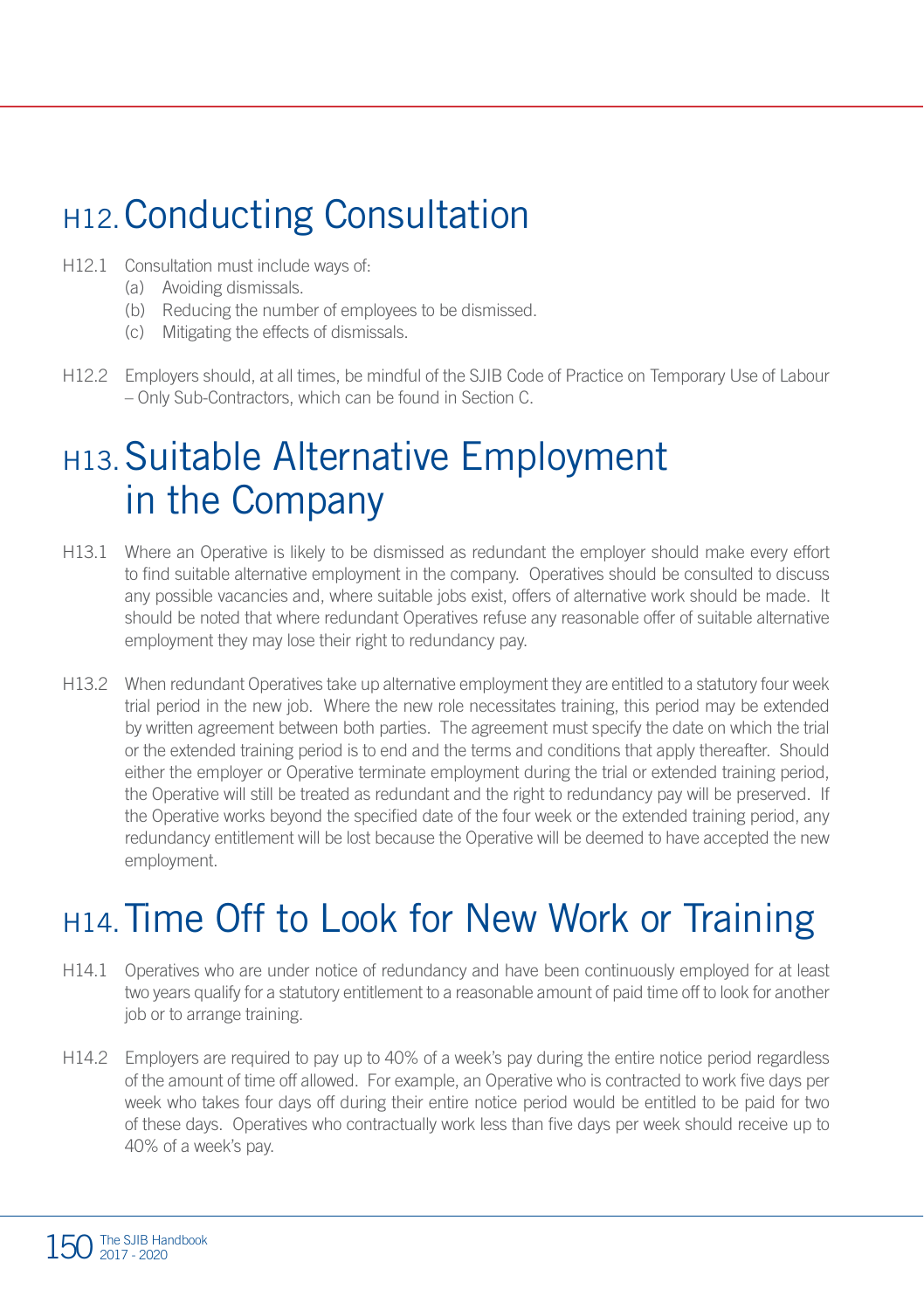H14.3 Operatives are also entitled to reasonable unpaid time off.

### H15.Individual Consultation

- H15.1 Employers need to be flexible about how they arrange individual consultation. Some companies wait until collective consultation has ended before consulting individual Operatives who may be at risk of redundancy. However there may be situations when it is appropriate to run collective and individual consultation concurrently.
- H15.2 For example, different groups of Operatives might be made redundant at different times. In this case, collective consultation might be taking place for one group at the same time as individual consultation is ongoing for the other group.
- H15.3 Individuals likely to be at risk of being made redundant should be informed as soon as possible after the decision to make redundancies has been reached. The employer should write to all Operatives likely to be involved, notifying them of the reason for the redundancy and inviting them to a meeting to discuss matters further. (see Appendix H4 – Letter inviting an Operative to an Individual Consultation Meeting).

### H16.Identifying the Redundancy Selection Pool

- H16.1 Before selecting an Operative for dismissal on the grounds of redundancy, an employer must consider from which pool of Operatives the redundancy selection should be made. Otherwise the dismissal is likely to be unfair.
- H16.2 When defining the pool, employers should consider the day to day activities of their Operatives and their contractual terms, which particular type of work is disappearing and which of the Operatives do this particular work. Care should be taken where Operatives are multi-skilled and do different types of work.

#### **H17. Selection Criteria**

H17.1 Once the selection pool has been determined, the employer will develop and apply the appropriate selection criteria to decide which Operatives will be provisionally selected for redundancy. Employers are required to consult with the Union to agree on suitable selection criteria.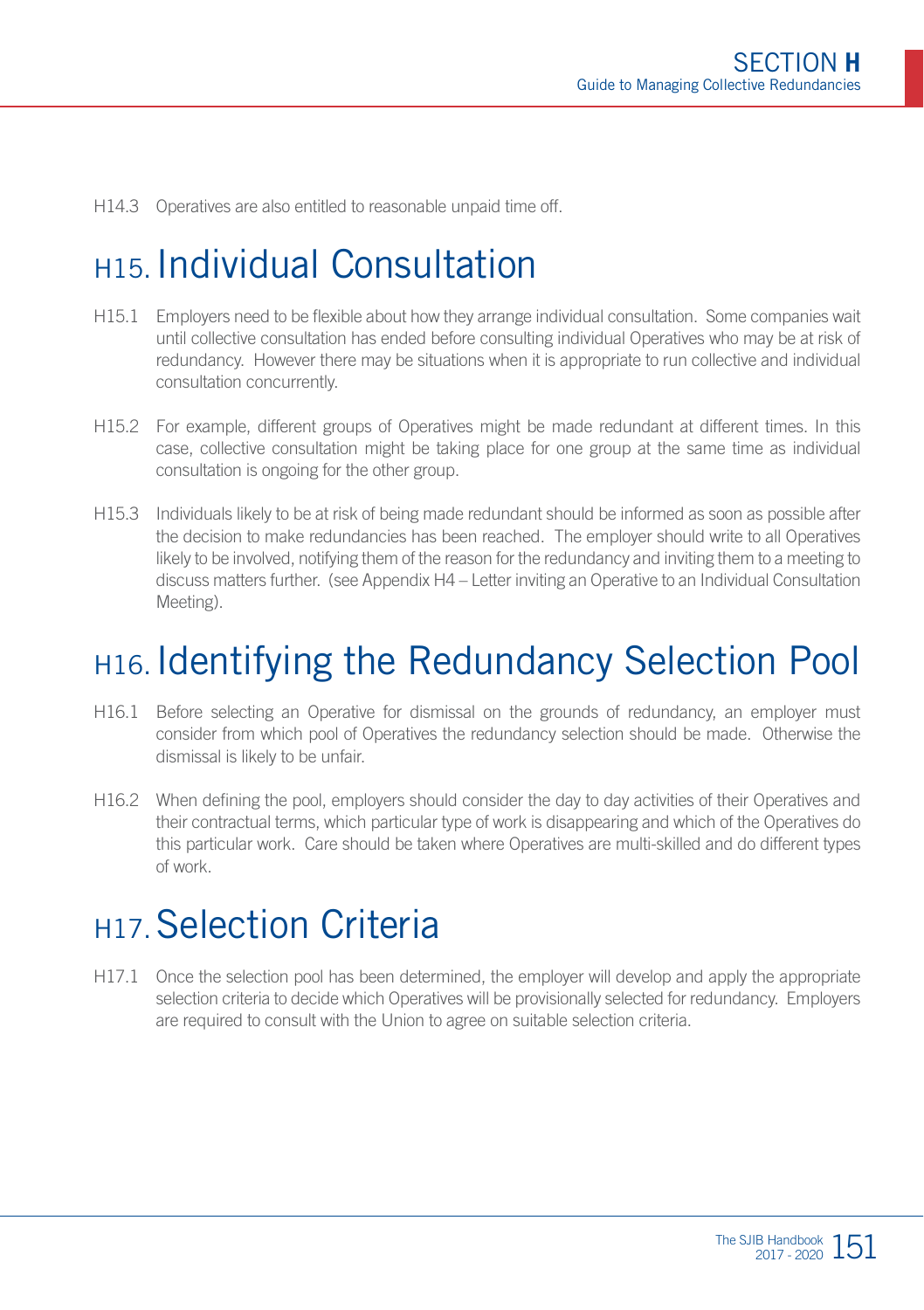### H17. Selection Criteria continued

- H17.2 Employers should be able to demonstrate that the selection criteria is objective, justifiable and not based on the subjective opinion of the individuals applying the criteria. As far as possible the criteria should be measurable and supported by documentary records, data or other evidence, for example attendance records. Examples of selection criteria may include, but will not be limited to:
	- (a) Attendance.
	- (b) Timekeeping.
	- (c) Conduct/Disciplinary Record.
	- (d) Relevant Skills/Qualifications.
	- (e) Demonstrable Experience and Training.
	- (f) Measurable Quality of Work.
- H17.3 Length of Service can be used as a criterion where this can be legally justified and may be used, for example, to differentiate between two individuals who have been awarded the same score as a result of a range of objective selection criteria being applied.
- H17.4 An employer must not select an Operative for redundancy based on any of the following reasons:
	- (a) Pregnancy; including all reasons relating to maternity.
	- (b) Family; including parental leave, paternity leave (birth and adoption), adoption leave or time off for dependents.
	- (c) Acting as an employee representative.
	- (d) Acting as a trade union representative.
	- (e) Joining or not joining a trade union.
	- (f) Being a part-time or fixed-term Operative.
	- (g) Age, disability, gender reassignment, marriage and civil partnership, pregnancy and maternity, race, religion or belief, sex and sexual orientation.
	- (h) Pay and working hours (for example refusing to give up rest breaks or asserting one's right to the National Minimum Wage or statutory holiday entitlement).

### H18.Application of Selection Criteria

H18.1 Operatives will be scored by the application of factual documented evidence against the selection criteria. An employer may decide that it is appropriate to interview Operatives as part of the selection process and, if so, will give clear guidance on how the selection will be made and who will be involved in the selection process.

### H19.Operative Selection

H19.1 Once the employer has scored Operatives within the selection pool, a selection list for redundancy will be made. All Operatives will be provided with a copy of their completed Selection Matrix, showing how they scored against each criterion and their overall score.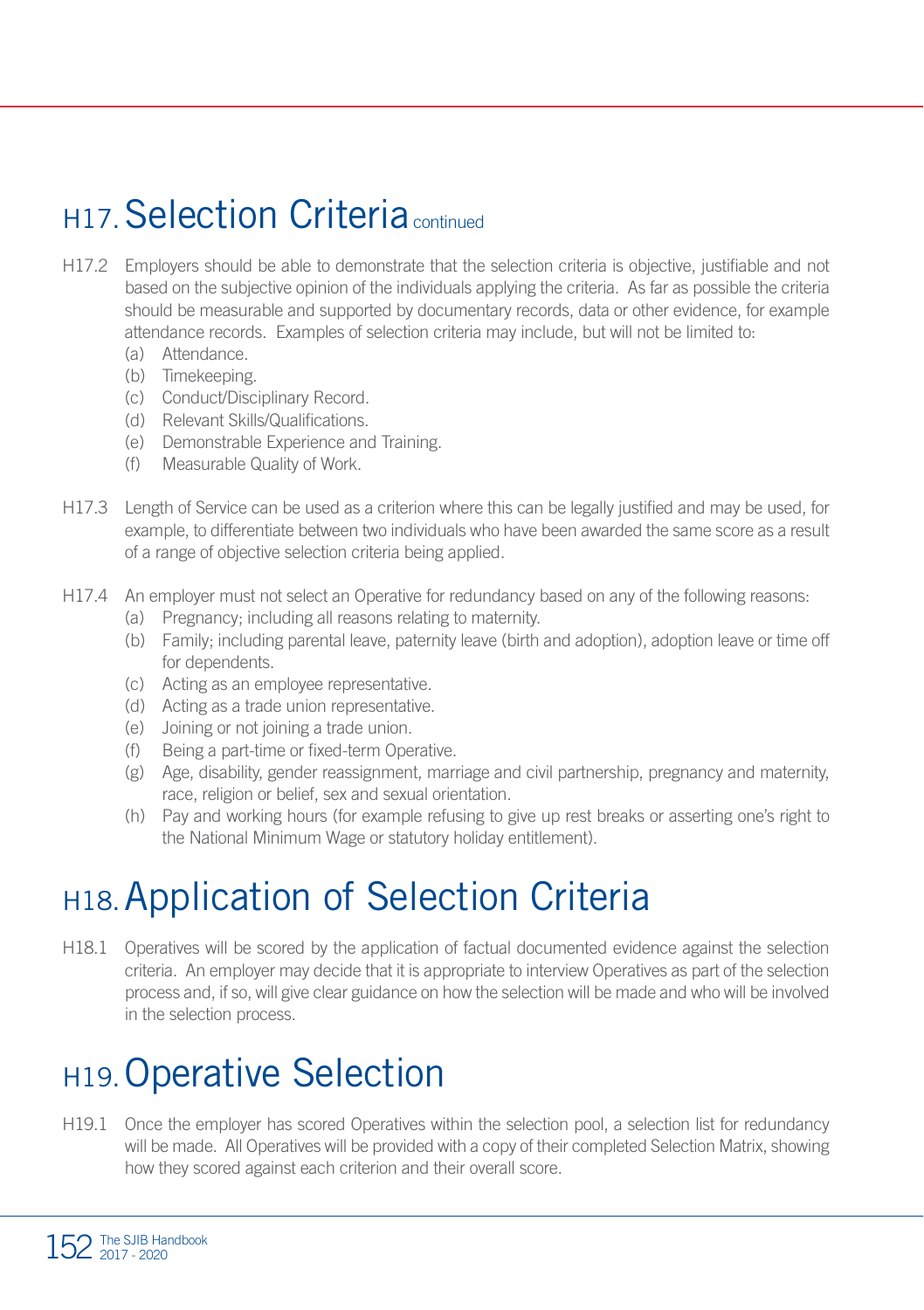- H19.2 Operatives will be invited to attend individual consultation meetings to discuss their score to ensure they understand, and are satisfied, that their score is correct. Operatives will be permitted to be accompanied at the meeting by an elected representative, fellow worker or a Union representative.
- H19.3 Where an Operative believes his score to be wrong, the meeting should normally be adjourned for a short period in order to allow evidence to be considered. If necessary, the score should be amended to reflect any agreed changes.
- H19.4 Following the conclusion of this individual consultation meeting, the employer will confirm the decision in writing. If the decision is to dismiss by reason of redundancy, the letter should also advise the Operative of the right to appeal and will contain a written statement detailing the redundancy payment as appropriate. (see Appendix H5 – Letter Confirming Redundancy).

#### H<sub>20</sub>. Redundancy Notice

- H20.1 Redundancy notices must not be issued until collective and individual consultations have been completed. The dismissal itself cannot take effect until the minimum period has expired and individual notice periods have been observed. The employer must give at least the minimum statutory notice period, which is:
	- (a) One week's notice if the Operative has been employed by the employer continuously for one month or more but less than two years.
	- (b) One week's notice for each year employed if the Operative has been employed by the employer continuously for two years or more, up to a maximum of 12 weeks.
- H20.2 The date on which a dismissal takes effect is the date on which the notice expires, not the date on which it is given
- H20.3 Employment can be terminated before the end of the notice period where an Operative has agreed to take a payment in lieu of notice.
- H20.4 An employer is bound by law to provide a written statement to Operatives setting out the way in which their redundancy pay has been calculated.

### H<sub>21</sub>. Appeal

H21.1 An Operative who has been selected for redundancy and is dissatisfied with the way in which his employer has applied the selection criteria, or who believes that he has been unfairly disadvantaged, can appeal against his selection for redundancy through the SJIB Procedure for Handling and Resolving Disciplinary and Redundancy Dismissal Appeals (refer to the SJIB Handbook, Section G, Appendix G7).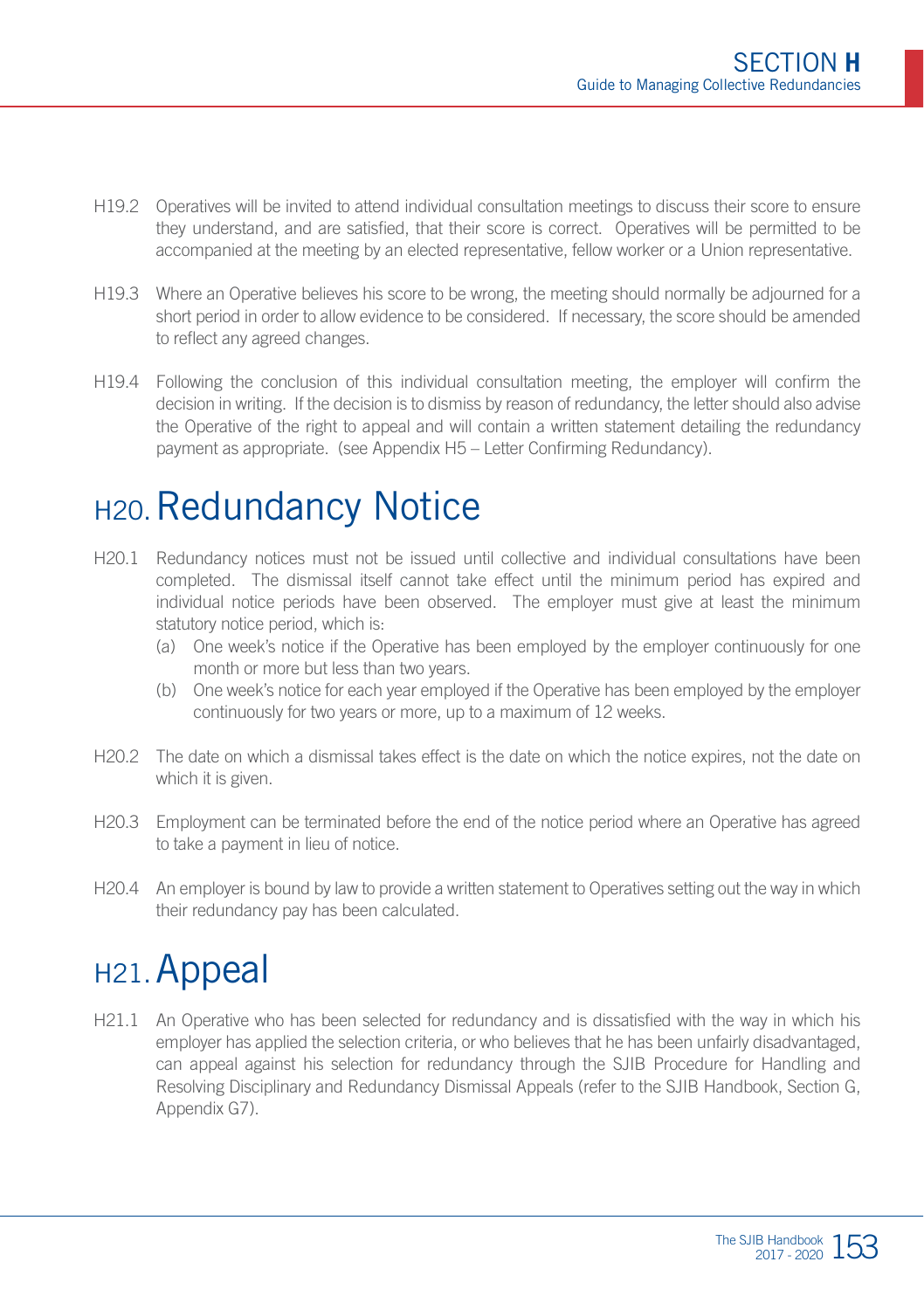18\* It is possible that an individual could start to build up continuous service before age 16, but this is unlikely, and therefore we have started from age 18. 61# The same figures should be used when calculating the redundancy payment for a person aged 61 and above.

#### **REDUNDANCY CALCULATION TABLE**

|          |                          |                        |                          |                   |                |                  |                  |                  |                  | Services (Years) |                  |                  |                  |                  |                  |                  |             |             |                  |
|----------|--------------------------|------------------------|--------------------------|-------------------|----------------|------------------|------------------|------------------|------------------|------------------|------------------|------------------|------------------|------------------|------------------|------------------|-------------|-------------|------------------|
| Age      | $\overline{2}$           | 3 <sup>1</sup>         | 4 <sup>1</sup>           | 5 <sup>1</sup>    | 6              | 7 <sup>7</sup>   | 8                | $\overline{9}$   | 10               | 11               | 12 <sup>°</sup>  | $13 -$           | 14               | 15               | 16               | 17               | 18          | 19          | 20               |
| $18*$    | $\mathbf{1}$             |                        |                          |                   |                |                  |                  |                  |                  |                  |                  |                  |                  |                  |                  |                  |             |             |                  |
| 19       | $\mathbf{1}$             | $1^{1/2}$              |                          |                   |                |                  |                  |                  |                  |                  |                  |                  |                  |                  |                  |                  |             |             |                  |
| 20       | 1                        | 11/2                   | $\overline{2}$           |                   |                |                  |                  |                  |                  |                  |                  |                  |                  |                  |                  |                  |             |             |                  |
| 21       | $\mathbf{1}$             | $1^{1/2}$              | $\overline{2}$           | $2^{1/2}$         |                |                  |                  |                  |                  |                  |                  |                  |                  |                  |                  |                  |             |             |                  |
| 22       | $\mathbf{1}$             | 11/2                   | $\overline{\phantom{a}}$ | $2^{1/2}$         | 3              |                  |                  |                  |                  |                  |                  |                  |                  |                  |                  |                  |             |             |                  |
| 23       | 11/2                     | $\overline{a}$         | $2^{1/2}$                | 3                 | $3^{1/2}$      | $\overline{4}$   |                  |                  |                  |                  |                  |                  |                  |                  |                  |                  |             |             |                  |
| 24       | $\overline{\phantom{a}}$ | $2^{1/2}$              | 3                        | $3^{1/2}$         | $\overline{4}$ | $4^{1/2}$        | 5                |                  |                  |                  |                  |                  |                  |                  |                  |                  |             |             |                  |
| 25       | $\overline{2}$           | 3                      | $3^{1/2}$                | $\overline{4}$    | $4^{1/2}$      | 5                | $5^{1/2}$        | 6                |                  |                  |                  |                  |                  |                  |                  |                  |             |             |                  |
| 26       | $\overline{2}$           | 3                      | 4                        | $4^{1/2}$         | 5              | 51/2             | 6                | $6^{1/2}$        | $\overline{7}$   |                  |                  |                  |                  |                  |                  |                  |             |             |                  |
| 27       | $\overline{a}$           | 3                      | 4                        | 5                 | $5^{1/2}$      | 6                | $6^{1/2}$        | $\overline{7}$   | $7^{1/2}$        | 8                |                  |                  |                  |                  |                  |                  |             |             |                  |
| 28       | $\overline{2}$           | 3                      | 4                        | 5                 | 6              | $6^{1/2}$        | $\overline{7}$   | $7^{1/2}$        | 8                | $8^{1/2}$        | 9                |                  |                  |                  |                  |                  |             |             |                  |
| 29       | $\overline{2}$           | 3                      | 4                        | 5                 | 6              | $\overline{7}$   | $7^{1/2}$        | 8                | $8^{1/2}$        | 9                | <b>91/2</b>      | 10               |                  |                  |                  |                  |             |             |                  |
| 30       | $\overline{2}$           | 3                      | 4                        | 5                 | 6              | $\overline{7}$   | 8                | $8^{1/2}$        | 9                | $Q^{1/2}$        | 10               | $10^{1/2}$       | 11               |                  |                  |                  |             |             |                  |
| 31       | $\overline{2}$           | 3                      | 4                        | 5                 | 6              | $\overline{7}$   | 8                | 9                | $9^{1/2}$        | 10               | $10^{1/2}$       | 11               | $11^{1/2}$       | 12               |                  |                  |             |             |                  |
| 32       | $\overline{2}$           | 3                      | 4                        | 5                 | 6              | $\overline{7}$   | 8                | 9                | 10               | $10^{1/2}$       | 11               | $11^{1/2}$       | 12               | $12^{1/2}$       | 13               |                  |             |             |                  |
| 33       | $\overline{2}$           | 3                      | 4                        | 5                 | 6              | $\overline{7}$   | 8                | 9                | 10               | 11               | $11^{1/2}$       | 12               | $12^{1/2}$       | 13               | 131/2            | 14               |             |             |                  |
| 34       | $\mathfrak{p}$           | 3                      | 4                        | 5                 | 6              | $\overline{7}$   | 8                | 9                | 10               | 11               | 12               | $12^{1/2}$       | 13               | $13^{1/2}$       | 14               | $14^{1/2}$       | 15          |             |                  |
| 35       | $\overline{a}$           | 3                      | 4                        | 5                 | 6              | $\overline{7}$   | 8                | $\mathsf{Q}$     | 10               | 11               | 12               | 13               | $13^{1/2}$       | 14               | $14^{1/2}$       | 15               | $15^{1/2}$  | 16          |                  |
| 36       | $\overline{2}$           | 3                      | 4                        | 5                 | 6              | 7                | 8                | 9                | 10               | 11               | 12               | 13               | 14               | $14^{1/2}$       | 15               | $15^{1/2}$       | 16          | 161/2       | 17               |
| 37       | $\overline{2}$           | 3                      | 4                        | 5                 | 6              | 7                | 8                | 9                | 10               | 11               | 12               | 13               | 14               | 15               | $15^{1/2}$       | 16               | $16^{1/2}$  | 17          | $17^{1/2}$       |
| 38       | $\mathfrak{p}$           | 3                      | 4                        | 5                 | 6              | $\overline{7}$   | 8                | 9                | 10               | 11               | 12               | 13               | 14               | 15               | 16               | $16^{1/2}$       | 17          | $17^{1/2}$  | 18               |
| 39       | $\overline{2}$           | 3                      | 4                        | 5                 | 6              | 7                | 8                | 9                | 10               | 11               | 12               | 13               | 14               | 15               | 16               | 17               | $17^{1/2}$  | 18          | 181/2            |
| 40       | $\overline{2}$           | 3                      | 4                        | 5                 | 6              | $\overline{7}$   | 8                | 9                | 10               | 11               | 12               | 13               | 14               | 15               | 16               | 17               | 18          | 181/2       | 19               |
| 41       | $\overline{2}$           | 3                      | 4                        | 5                 | 6              | $\overline{7}$   | 8                | 9                | 10               | 11               | 12               | 13               | 14               | 15               | 16               | 17               | 18          | 19          | $19^{1/2}$       |
| 42       | $2^{1/2}$                | $3^{1/2}$              | $4^{1/2}$                | 51/2              | $6^{1/2}$      | $7^{1/2}$        | $8^{1/2}$        | 9 <sup>1/2</sup> | $10^{1/2}$       | $11^{1/2}$       | $12^{1/2}$       | $13^{1/2}$       | $14^{1/2}$       | $15^{1/2}$       | 161/2            | $17^{1/2}$       | $18^{1/2}$  | 191/2       | $20^{1/2}$       |
| 43       | 3                        | $\overline{4}$         | 5                        | 6                 | $\overline{7}$ | 8                | 9                | 10               | 11               | 12 <sup>2</sup>  | 13               | 14               | 15               | 16               | 17               | 18               | 19          | 20          | 21               |
| 44       | 3                        | $4^{1/2}$              | $5^{1/2}$                | $6^{1/2}$         | $7^{1/2}$      | $8^{1/2}$        | $9^{1/2}$        | $10^{1/2}$       | $11^{1/2}$       | $12^{1/2}$       | $13^{1/2}$       | $14^{1/2}$       | $15^{1/2}$       | $16^{1/2}$       | $17^{1/2}$       | $18^{1/2}$       | $19^{1/2}$  | $20^{1/2}$  | $21^{1/2}$       |
| 45       | 3                        | $4^{1/2}$              | 6                        | $\overline{7}$    | 8              | 9                | 10               | 11               | 12               | 13               | 14               | 15               | 16               | 17               | 18               | 19               | 20          | 21          | 22               |
| 46       | 3                        | $4^{1/2}$              | 6                        | $7^{1/2}$         | $8^{1/2}$      | <b>91/2</b>      | $10^{1/2}$       | $11^{1/2}$       | $12^{1/2}$       | 131/2            | $14^{1/2}$       | $15^{1/2}$       | $16^{1/2}$       | $17^{1/2}$       | $18^{1/2}$       | 191/2            | $20^{1/2}$  | $21^{1/2}$  | 221/2            |
| 47       | $\overline{\mathbf{3}}$  | $4^{1/2}$<br>$4^{1/2}$ | 6                        | $7^{1/2}$<br>71/2 | 9              | 10<br>$10^{1/2}$ | 11<br>$11^{1/2}$ | 12<br>$12^{1/2}$ | 13<br>$13^{1/2}$ | 14<br>$14^{1/2}$ | 15<br>$15^{1/2}$ | 16<br>$16^{1/2}$ | 17<br>$17^{1/2}$ | 18<br>181/2      | 19<br>$19^{1/2}$ | 20<br>$20^{1/2}$ | 21<br>211/2 | 22<br>221/2 | 23<br>231/2      |
| 48<br>49 | 3<br>3                   | $4^{1/2}$              | 6                        | $7^{1/2}$         | 9              | $10^{1/2}$       | 12               | 13               | 14               | 15               |                  |                  |                  |                  |                  | 21               | 22          | 23          |                  |
|          |                          | $4^{1/2}$              | 6                        | $7^{1/2}$         | 9              | $10^{1/2}$       |                  | $13^{1/2}$       | $14^{1/2}$       | $15^{1/2}$       | 16<br>$16^{1/2}$ | 17<br>$17^{1/2}$ | 18<br>$18^{1/2}$ | 19<br>$19^{1/2}$ | 20<br>$20^{1/2}$ | $21^{1/2}$       | 221/2       | $23^{1/2}$  | 24<br>$24^{1/2}$ |
| 50<br>51 | 3<br>3                   | $4^{1/2}$              | 6<br>6                   | 71/2              | 9<br>9         | $10^{1/2}$       | 12<br>12         | $13^{1/2}$       | 15               | 16               | 17               | 18               | 19               | 20               | 21               | 22               | 23          | 24          | 25               |
| 52       | 3                        | $4^{1/2}$              | 6                        | 71/2              | 9              | $10^{1/2}$       | 12               | $13^{1/2}$       | 15               | $16^{1/2}$       | $17^{1/2}$       | 181/2            | $19^{1/2}$       | $20^{1/2}$       | 211/2            | 221/2            | 231/2       | $24^{1/2}$  | 251/2            |
| 53       | 3                        | $4^{1/2}$              |                          | $7^{1/2}$         | 9              | $10^{1/2}$       | 12               | $13^{1/2}$       | 15               | $16^{1/2}$       | 18               | 19               | 20               | 21               | 22               | 23               | 24          | 25          | 26               |
| 54       | 3                        | $4^{1/2}$              | 6<br>6                   | $7^{1/2}$         | 9              | $10^{1/2}$       | 12               | 131/2            | 15               | $16^{1/2}$       | 18               | 191/2            | $20^{1/2}$       | $21^{1/2}$       | 221/2            | 231/2            | $24^{1/2}$  | $25^{1/2}$  | 261/2            |
| 55       | 3                        | $4^{1/2}$              | 6                        | 71/2              | 9              | $10^{1/2}$       | 12               | $13^{1/2}$       | 15               | $16^{1/2}$       | 18               | 191/2            | 21               | 22               | 23               | 24               | 25          | 26          | 27               |
|          | 3                        | $4^{1/2}$              | 6                        | $7^{1/2}$         | 9              | $10^{1/2}$       | 12               | $13^{1/2}$       | 15               | $16^{1/2}$       | 18               | $19^{1/2}$       | 21               | $22^{1/2}$       | $23^{1/2}$       | $24^{1/2}$       | $25^{1/2}$  | $26^{1/2}$  | $27^{1/2}$       |
| 56<br>57 | 3                        | $4^{1/2}$              | 6                        | $7^{1/2}$         | 9              | $10^{1/2}$       | 12               | $13^{1/2}$       | 15               | $16^{1/2}$       | 18               | 191/2            | 21               | $22^{1/2}$       | 24               | 25               | 26          | 27          | 28               |
| 58       | 3                        | $4^{1/2}$              | 6                        | 71/2              | 9              | $10^{1/2}$       | 12               | $13^{1/2}$       | 15               | $16^{1/2}$       | 18               | 191/2            | 21               | $22^{1/2}$       | 24               | 251/2            | 261/2       | $27^{1/2}$  | 281/2            |
| 59       | 3                        | $4^{1/2}$              | 6                        | $7^{1/2}$         | 9              | $10^{1/2}$       | 12               | $13^{1/2}$       | 15               | $16^{1/2}$       | 18               | $19^{1/2}$       | 21               | $22^{1/2}$       | 24               | $25^{1/2}$       | 27          | 28          | 29               |
| 60       | 3                        | $4^{1/2}$              | 6                        | $7^{1/2}$         | 9              | $10^{1/2}$       | 12               | $13^{1/2}$       | 15               | $16^{1/2}$       | 18               | 191/2            | 21               | 221/2            | 24               | 251/2            | 27          | 281/2       | 291/2            |
| $61*$    | $\overline{3}$           | $4^{1/2}$              | 6                        | $7^{1/2}$         | q              | $10^{1/2}$       | 12               | $13^{1/2}$       | 15               | $16^{1/2}$       | 18               | 191/2            | 21               | 221/2            | 24               | $25^{1/2}$       | 27          | 281/2       | 30               |
|          |                          |                        |                          |                   |                |                  |                  |                  |                  |                  |                  |                  |                  |                  |                  |                  |             |             |                  |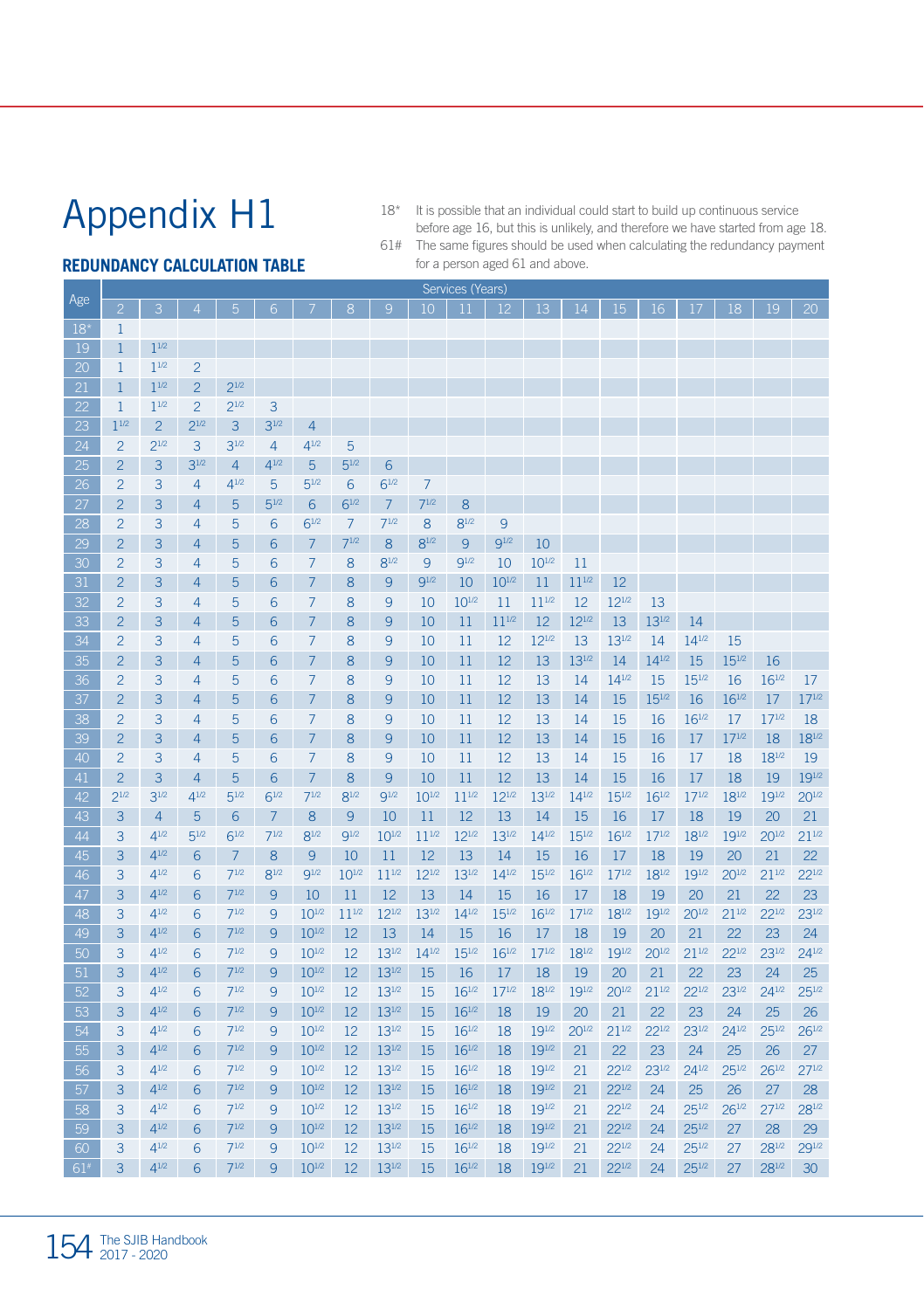#### **REDUNDANCY FLOWCHART COLLECTIVE AND INDIVIDUAL CONSULTATION – THE BASIC PRINCIPLES**



• Think about the survivors and the managers who have to deliver the news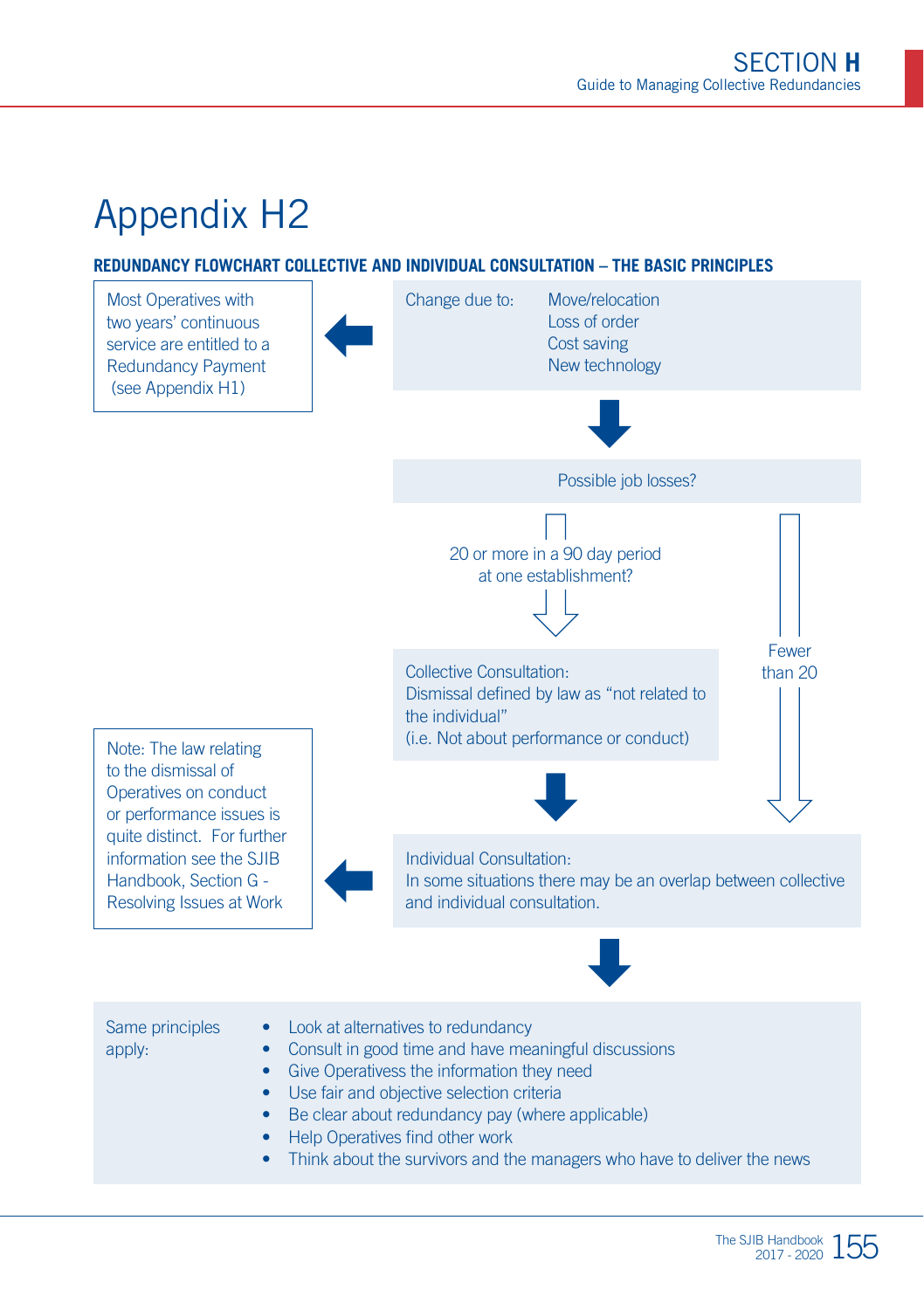#### **'AT RISK' LETTER (SAMPLE)**

| [Address]                                                                         |      |  |
|-----------------------------------------------------------------------------------|------|--|
| [Date]                                                                            |      |  |
| To all Operatives employed at:                                                    |      |  |
| (a)<br>the control of the control of the control of the control of the control of | Site |  |
| b                                                                                 | Shop |  |

A meeting has taken place on (date) between the Company and (a) representatives of the Union or (b) Company employee representatives regarding a foreseeable decline in the order book affecting the number of Operatives required at the above mentioned (a) Site or (b) Shop in the immediate future.

The Company is currently considering a number of alternative measures in order to avoid a reduction in manning levels and any subsequent compulsory redundancies.

Further meetings will take place with (a) representatives of the Union (b) Company employee representatives to examine and review this serious situation. (Delete if not applicable)

It is hoped that compulsory redundancies can be avoided. However, you should consider this letter as an 'at risk of redundancy notification'.

As necessary, Operatives will be selected for redundancy on the basis of the **[Enter the redundancy selection criteria to be applied and include a copy of the Selection Matrix]**. You will be told of the score that you achieved following the application of these criteria.

If you are selected for redundancy, you will be sent a letter of confirmation inviting you to a meeting to discuss your dismissal.

The company will endeavor to keep you informed of developments, but in the meantime if you wish to discuss matters further please contact **[enter name]**.

Yours sincerely,

**[For and on behalf of]**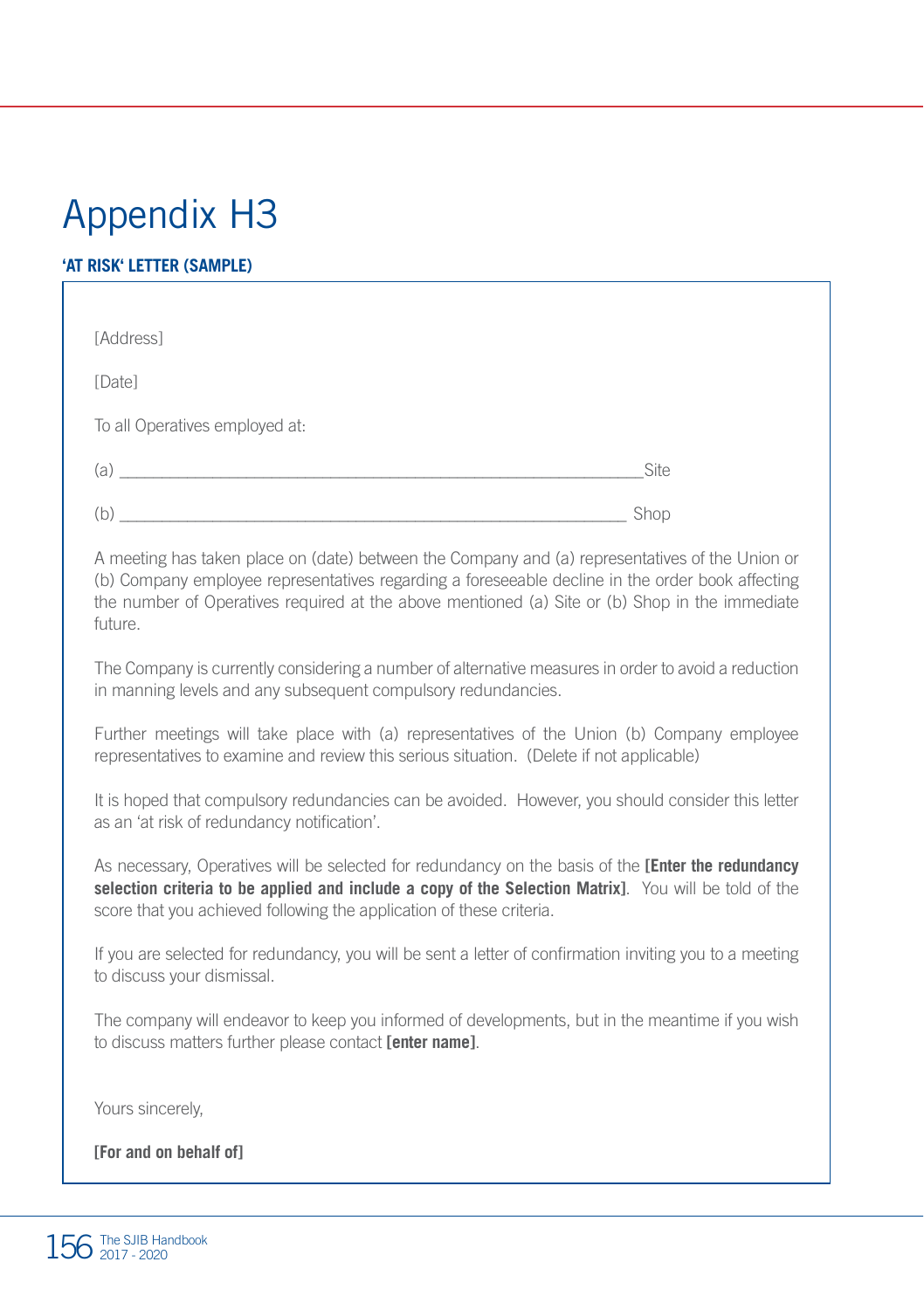#### **LETTER INVITING OPERATIVE TO AN INDIVIDUAL CONSULTATION MEETING (SAMPLE)**

[Address]

[Date]

Dear [Operative's Name]

Following the meeting between **[enter Company and (a) representative of the Union or (b) Company employee representatives]** on **[enter date]** regarding the current redundancy situation, the workload has decreased to such an extent that we are compelled to consider Operatives for redundancy. Specifically we plan to dismiss **[enter details e.g. the total number of Operatives by grade and/or department or location]**.

As you are likely to be affected by the selection process, I am writing to invite you to a meeting on **[date of meeting]** at **[time of meeting]** which is to be held at **[place of meeting]**. At this meeting we will discuss the selection criteria along with any possible alternatives to redundancy.

Please contact **[enter name]** to confirm your attendance, or if the date and time are not suitable, to arrange an alternative date for the meeting.

You have the right to be accompanied at this meeting by a fellow worker or Union Representative.

Yours sincerely,

**[For and on behalf of]**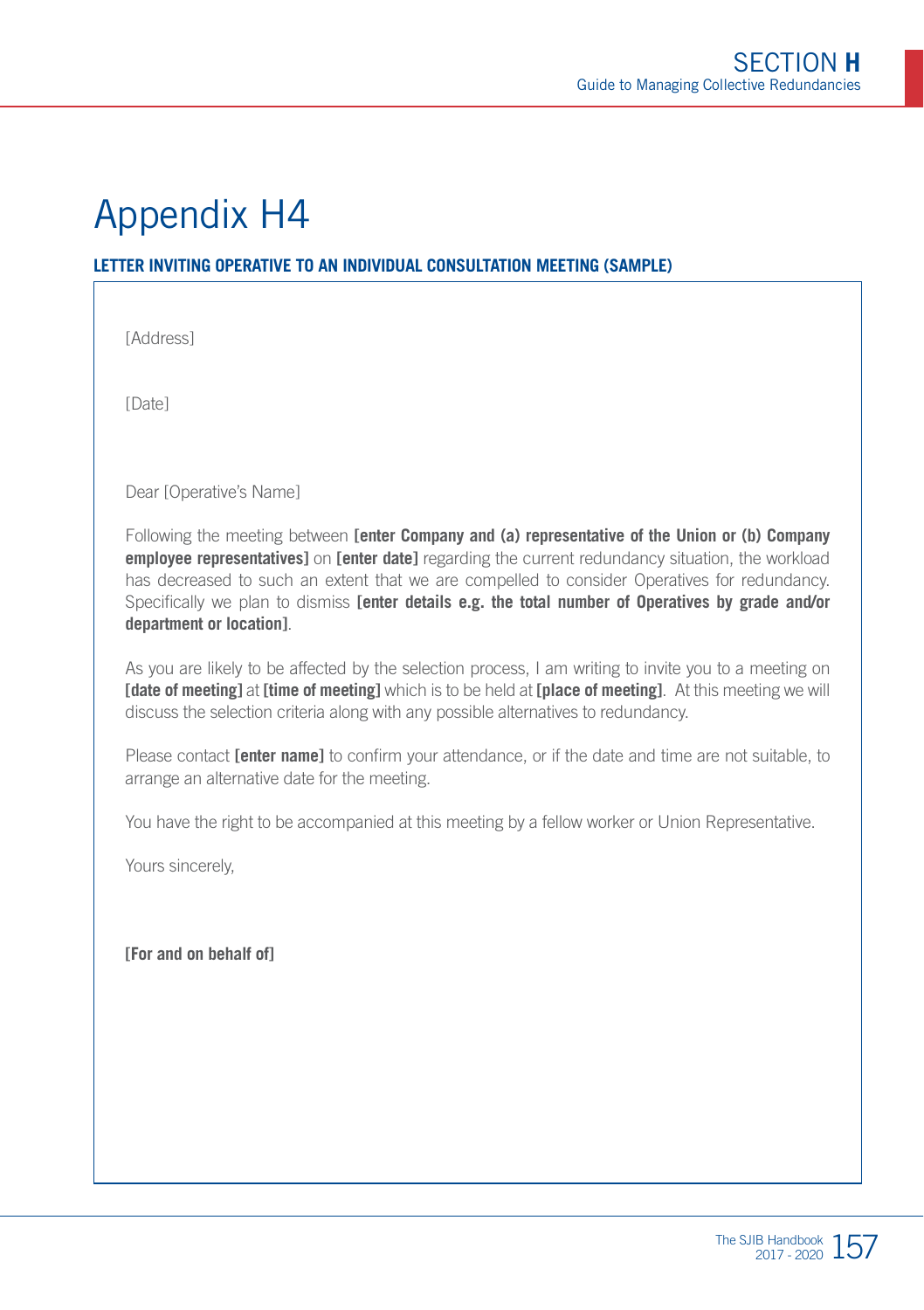#### **LETTER CONFIRMING REDUNDANCY (SAMPLE)**

[Address]

[Date]

Dear [Operative's Name]

Further to our recent meeting(s) regarding the need to reduce manning levels which took place on **[enter date(s)]**, I am writing formally to confirm that you have been selected for redundancy and will leave the company's employment on **[enter date]**.

The selection of Operatives to be made redundant was based on the Company redundancy selection procedure, which has been discussed with you, and the need for the Company to retain a balanced labour force.

#### **[Choose one of the following four options]**

Unfortunately, you have less than two qualifying years service with **[Company]** and therefore you are not entitled to statutory redundancy pay.

Or

**[You are entitled to [Enter number] weeks' notice, commencing on [Enter date] and ending on [Enter leaving date]. While working your notice you are entitled to reasonable time off with pay to pursue your job search. You will be required to show appointment details in order to get approval from your manager for time off]**.

Or

**[You are entitled to [Enter number] weeks' notice, commencing on [Enter date]. We would like you to work during the first [Enter number] weeks of this notice and your date of termination of employment will therefore be [Enter date]. The balance of your notice will be paid in lieu. While working your notice you are entitled to reasonable time off with pay to pursue your job search. You will be required to show appointment details in order to get approval from your manager for time off]**.

Or

**[You are entitled to [Enter number] weeks' notice which will be paid in lieu]**.

Redundancy payment entitlement is as shown on the attached schedule.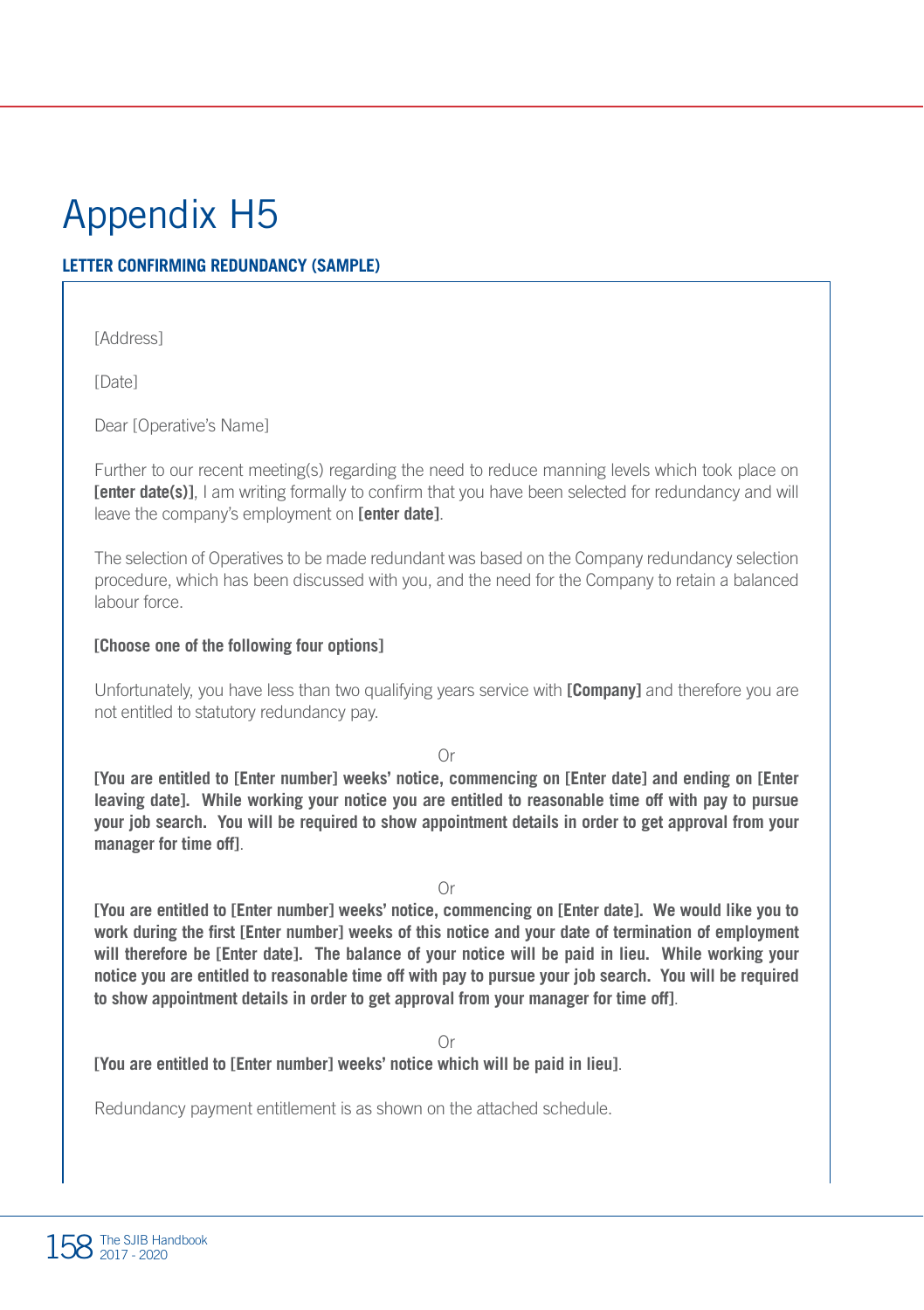The money will be paid by cheque/credit transfer to your normal bank account on or shortly after your date of leaving.

You will also be entitled to any outstanding holiday pay, which is subject to normal deductions and will be paid through the payroll with your final salary payments. The final payroll run may occur after you have left employment. Your P45 and final salary advice will be posted to you as soon as possible afterwards.

#### **[Delete the following if not applicable]**

**[As a member of the Company Pension Scheme, you will also receive details in due course of the options open to you. This normally takes [Enter number] weeks from the date of leaving]**. **[As you are currently off sick I am obliged to issue you with a form SSP1 which you should present to the Department for Work and Pensions as soon as possible so that Sickness Benefits payments may be continued]**.

You are advised to register as unemployed at your local Job Centre the next weekday after your date of leaving. You may or may not qualify immediately for Jobseekers Allowance but may separately qualify for National Insurance credits. These can be important for securing your State Pension benefits.

It is the company's policy not to provide open references to Operatives. However, we will be pleased to respond quickly to a reference request made by any potential future employer provided that request is made on their letter-headed paper.

You have the right to appeal against the decision to dismiss you on the grounds of redundancy. If you wish to appeal please do so in writing to **[Enter name and contact details]** by **[Enter date]**.

I would like to thank you for the contribution you have made to the company and wish you every success in the future.

Yours sincerely,

**[Signatory name]**

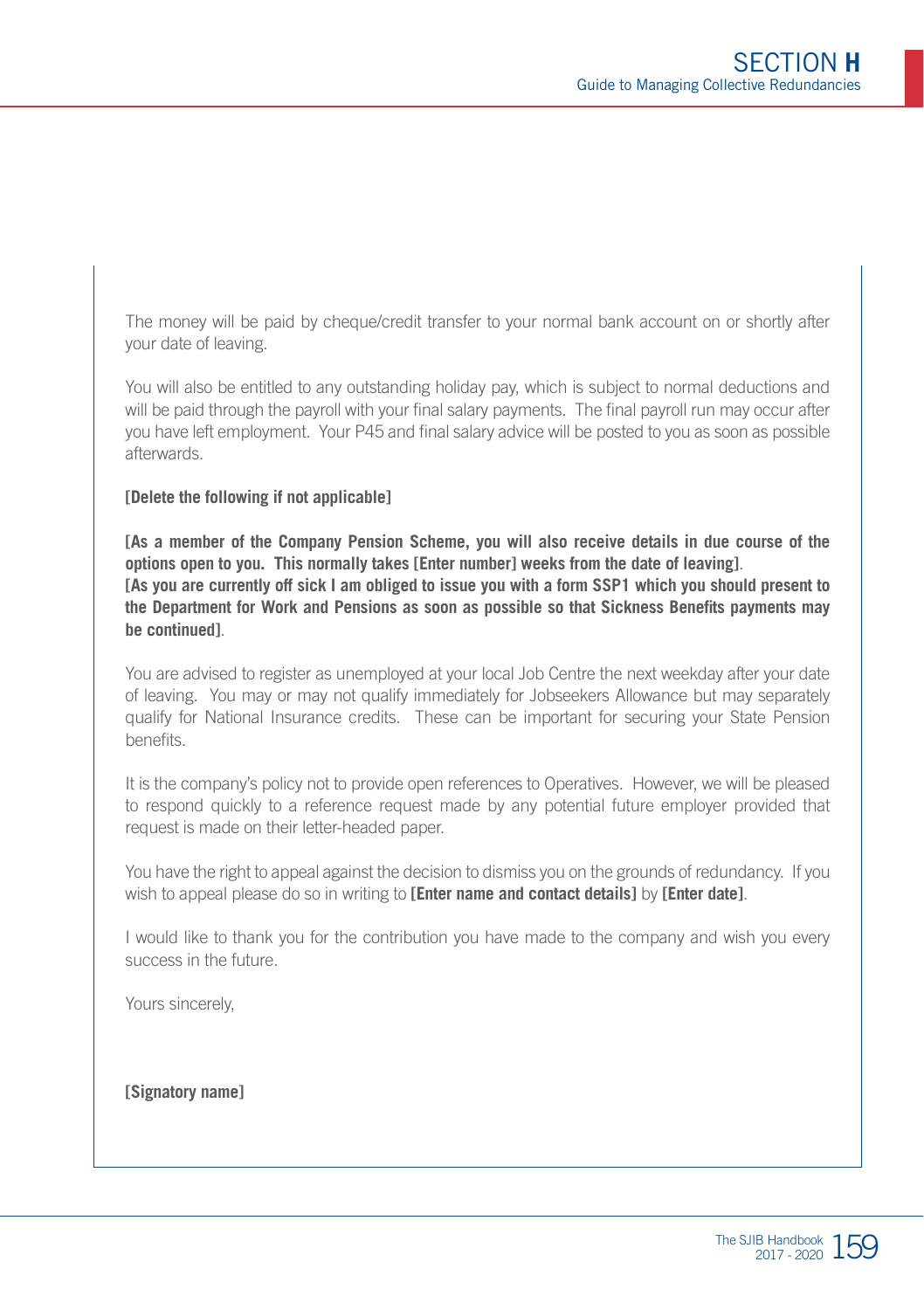# Appendix H5 continued

#### **CONFIRMATION OF ENTITLEMENTS**

| Name:                  |                                                                            |
|------------------------|----------------------------------------------------------------------------|
| Job Title:             |                                                                            |
| Date of Birth:         |                                                                            |
| Date of Leaving:       |                                                                            |
| Start Date:            |                                                                            |
|                        | Number of completed years' service at expected date of termination:        |
|                        | Amount of Weeks' Pay (Note: This is capped at the current statutory rate): |
| Redundancy Pay:        |                                                                            |
| Sub Total:             |                                                                            |
| Pay in Lieu of Notice: |                                                                            |
| Holiday Pay:           |                                                                            |
| Grand Total:           |                                                                            |

If a weeks' pay is not defined in the employees' contract of employment, it is the average pay calculated over the 12 week period preceding the date of termination excluding any weeks not worked.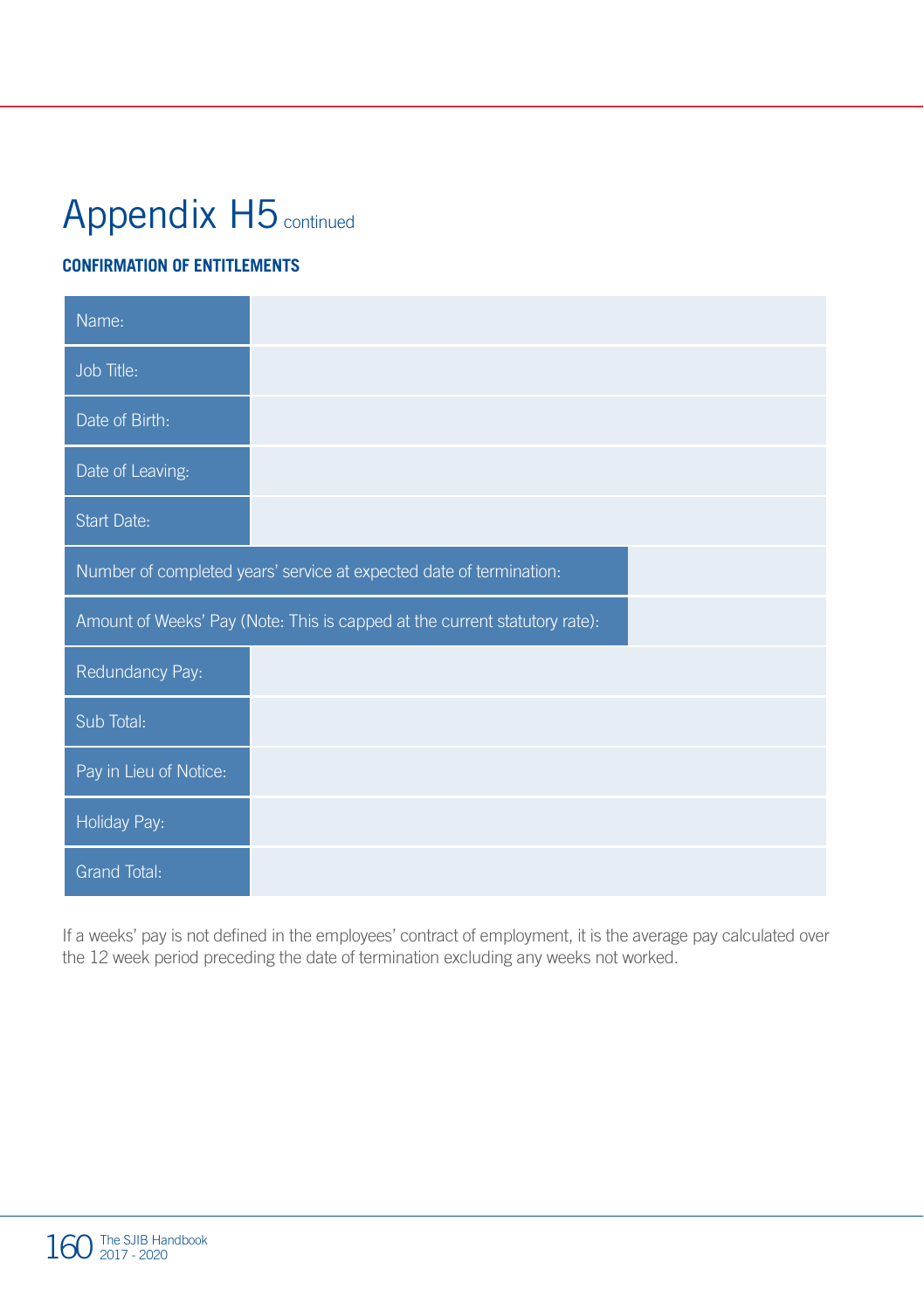#### **INVITATION TO REDUNDANCY APPEAL MEETING**

[Address]

[Date]

Dear [Enter name]

I am writing to confirm that I have received your **[Enter verbal notification or written notification]** that you wish to appeal against the decision to dismiss you on the grounds of redundancy.

I should like to meet you therefore on **[Enter date]** at **[Enter time]** in **[Enter location]**. The purpose of this meeting will be for you to provide me with full details of your appeal in order that I can gather all the relevant facts.

Present at the meeting will be **[Enter name and position]**. I should remind you that you may be accompanied at this meeting by an employee representative, fellow worker or an accredited trade union official. Would you please inform me prior to the meeting who you intend to have accompanying you.

Yours sincerely,

**[Signatory name]**